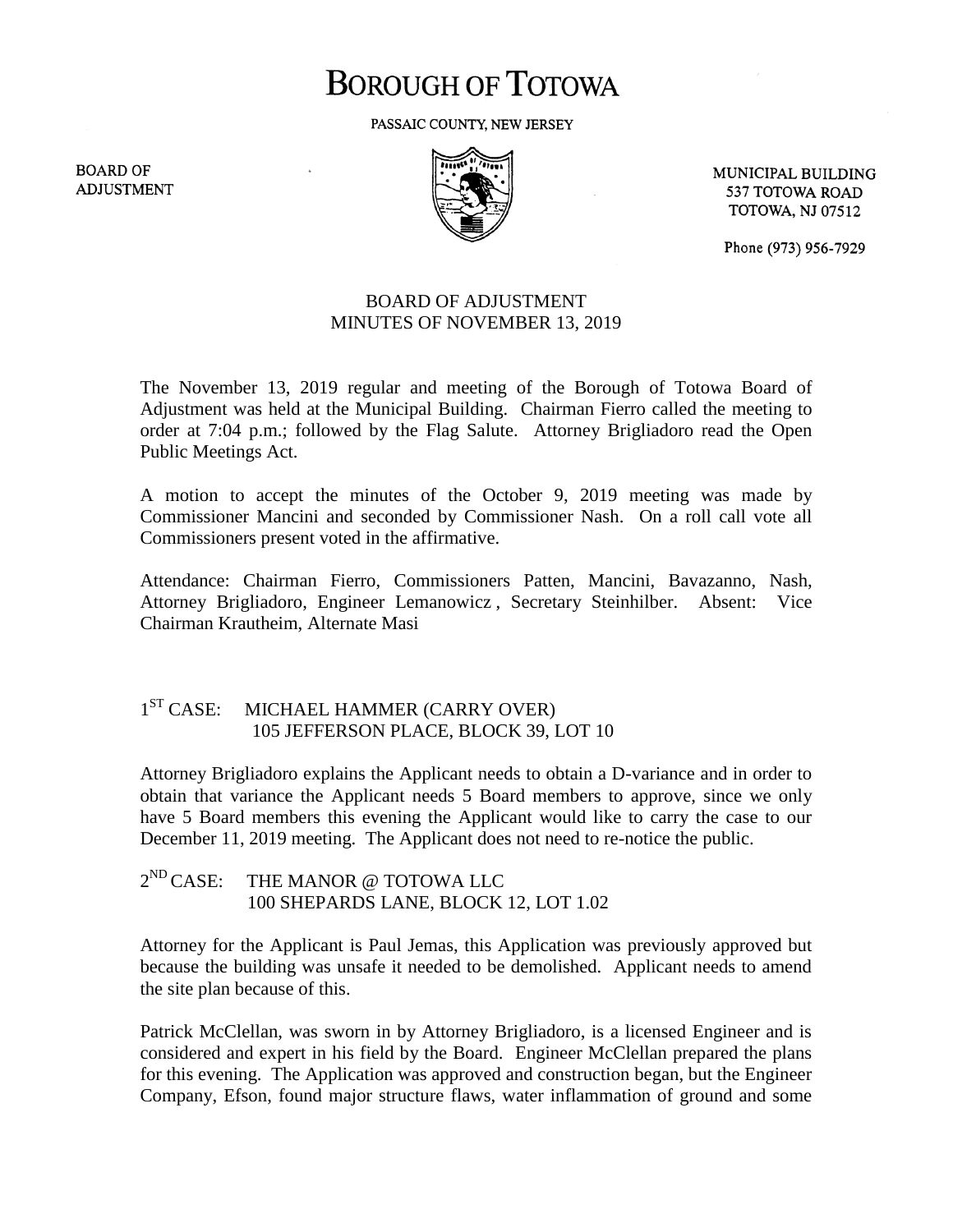organic materials under the building. Modifications to the site plan was to remove the existing building and to replace with a new one which created an increase in the setback which was originally 107.1 feet and will now be 168 feet. A letter marked Exhibit A-1 is from Efson dated September 24, 2019 and was addressed to the Borough of Totowa Building and Engineering Department. A letter marked Exhibit A-2 is a letter from Steven Corso, dated September 27, 2019 and was addressed to the Borough of Totowa Building and Engineering Department, also sent to them was Exhibit A-3 a letter from Patrick McClellan dated October 18, 2019. A site plan marked Exhibit A-4 was created by Patrick McClellan and also submitted to the town, sheet 2, 3, and 4 are from previous set. Exhibit A-5, sheet 2 of 9 of the previous plans was dated 7-16-2019 the site dimension plan-the current status of site plan from the previous application. Exhibit A-4, sheet 2 of 9 is the new plans showing the setback is 60 feet more than the previous and shows more landscaping.

Engineer McClellan reviews Totowa's engineer's report, which is Exhibit B-1 dated 11- 13-2019.

- 1. Front yard setback from 107.1 feet to 168.3 feet
- 2. Reduce building height from 51.5 feet to 47.5 feet
- 3. Increase in F.A.R.-was 51.4% and is now 56.2%
- 4. Maximum impervious coverage within 3,000 square feet from previous application
- 5. 303 previous parking spaces to 324 parking spaces

Variance & Waivers

- 1. Summarizing variances needed and site plan approvals
- 2. Amended plan to remove 8' compact spaces, which is part of the 324 to 9' spaces that would reduce the spaces to 322
- General & Layout
	- 1. Will notify and comply
	- 2. Acknowledge
	- 3. Still working with the architect and will provide if application is approved
	- 4. Will comply-one parking space per unit will be assigned

Chairman Fierro would like on record that the additional parking spaces will not be rented

- 5. Will revise to 8 handicap spaces
- 6. Will comply
- 7. This is just a comment
- 8. Not intended for commercial use-the Applicant will agree to a condition of approval

Landscaping & Buffers

- 9. Will supply a copy to Totowa Engineer and will comply with our Engineer
- 10. Will review and if adjustments needed they will comply
- 11. Will depict on plan
- 12. Will comply with fence around tennis courts-this was addressed at prior application
- 13. More screening-Applicant will comply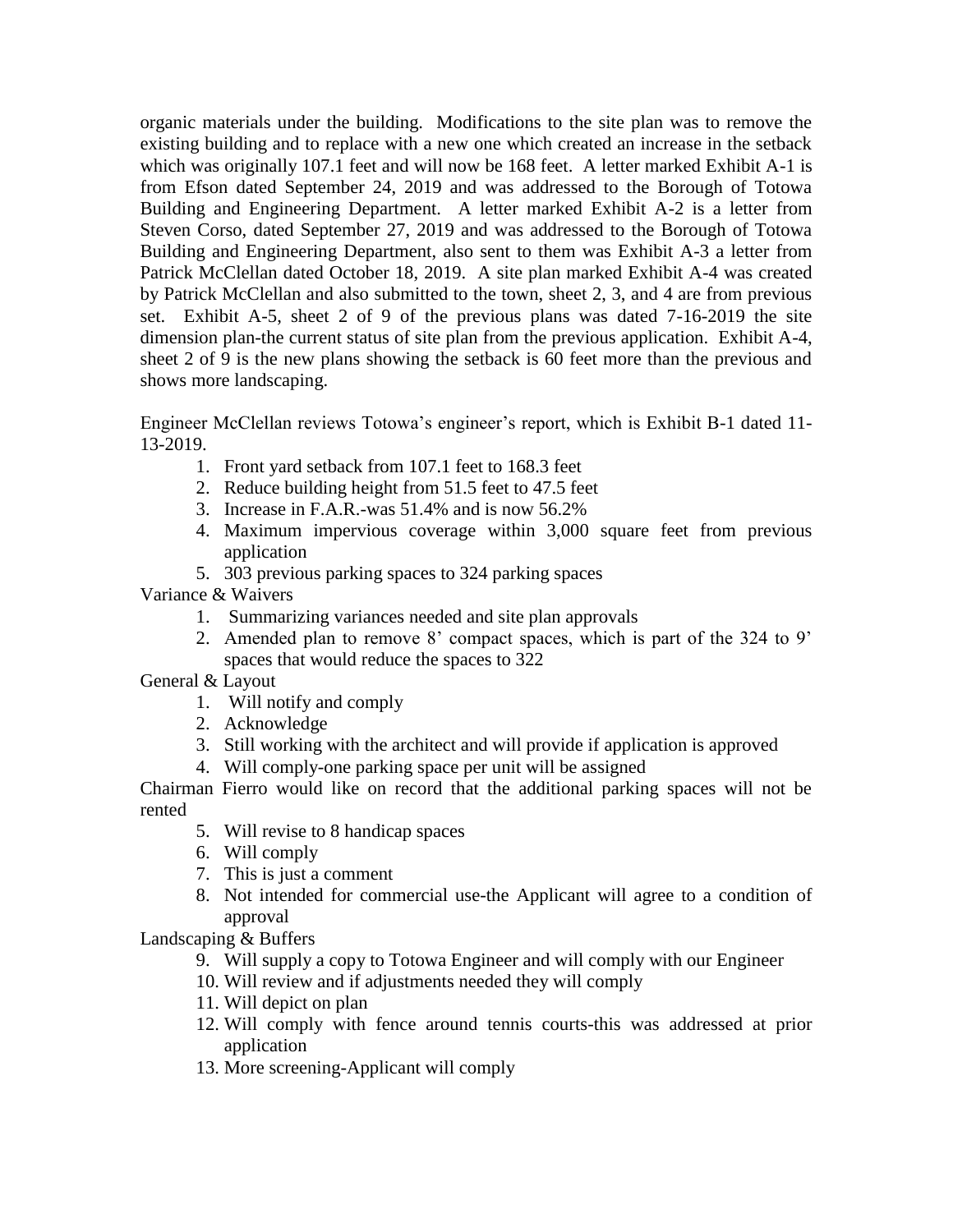Grading & Drainage

- 14. Will supply
- 15. Prepared a report in the previous application-Applicant will update
- 16. Will provide
- 17. This comment makes sense
- 18. Cumberland Ave side will be noted
- 19. Would like to see it stay green-will provide with cuts of attention

Lighting

- 20. Will incorporate into the plan
- 21. Will modify and comply with towns ordinance
- 22. Not to be lighted
- 23. Will include in revised lighting plan

**Utilities** 

24. No objection

Traffic Report & Architecture

Will refer to the experts

Other Jurisdictions

- 30. Part of water and sewer extension
- 31. Will do what works best for emergency responders
- 32. Some are obtained and some are in process
- 33. Will prepare and be ready shortly within 1-2 weeks

Commissioner Patten would like to know how the parking will be controlled; there will be a gate at the entrance with a keypad. Engineer Lemanowicz asked about siren activated and power failure, there will be a siren activated entrance and there will be generators in case of a power outage.

Steven Corso, Architect, was sworn in by Attorney Brigliadoro. Mr. Corso has 40 years' experience and his lessened is current in the state of New Jersey, the Board accepts him as an expert in his field. Exhibit A-6 are plans prepared by Mr. Corso, Exhibit A-7 is a color rendering of the proposed building. The Architectural plans are A-1 and A-3. The proposed application is for 22 one bedroom units that range from 1150 to 1320 square feet and 118 two bedroom units ranging from 1350 to 2650 square feet, there will be 4 exit stairs and 2 elevators off the lobby. The air conditioning units are on the roof and the height of the roof including the units is 47.5 feet. Part of A-6, Architectural sheets, which are part of his plans. Commissioner Patten asked if there is no access from Cumberland Ave to this building, the answer is no. Chairman Fierro would like to know how many units where proposed on the previous existing building, there were 8 units in the old building and there will now be 28.

Joseph Staigar, traffic engineer, was sworn in by Attorney Brigliadoro and is considered an expert in his field by the Board. Exhibit A-8, traffic impact study report that was dated October 29, 2019. The report is similar to the previous application which reflected the Childrens Home at full operations with 68 staff members in the first shift and 11 staff members in the second shift. This report generated 67 trips in the morning peak hours and 72 trips in the evening peak hours. The new application actually has decreased to 19 less trips in the daytime and 11 less trips in the evening. Shepard Lane and Union Ave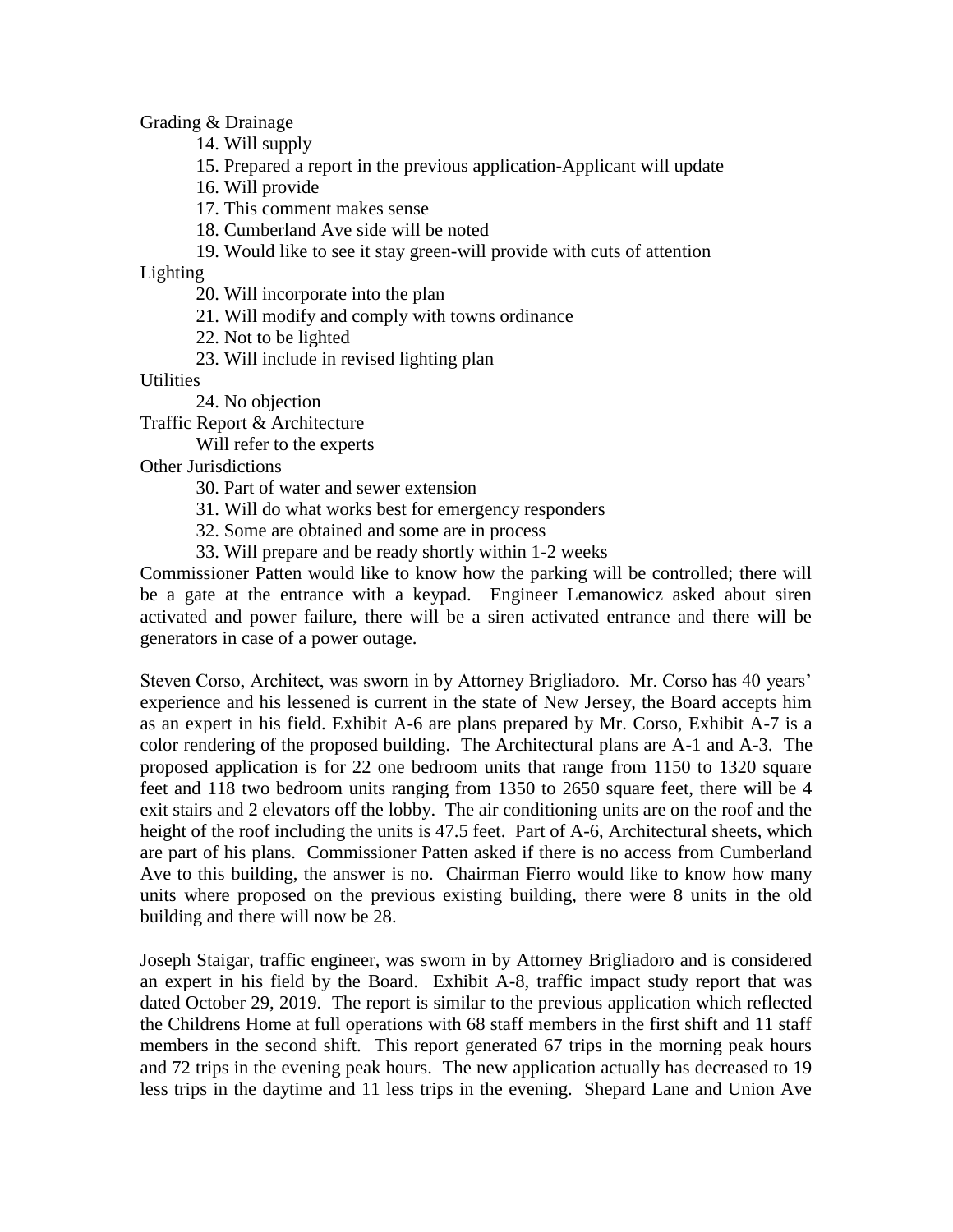capacity analysis was done at three different times, the first was done in March 2017, second March 2019 and third October 22, 2019. The report show operating with different ranges that go from A to F, A is 0 to 10, B is 10 to 20, C is 20 to 30 and so on. On the report done on October 22, 2019 taking into consideration the other application that is approved for building the report showed a D-E range. The Applicant will submit to the County for their approval because Union Blvd is a county road. The isle widths are 24 feet which is sufficient for 2 way traffic. The garage doors at two ends will have keypad entry and emergency vehicle access will be provided in a truck circulation plan. Commissioner Nash would like to know how the time is figured for people going to and from work. The ITE determines trip generation rate with the data that is sent to them. Commissioner Patten asked about the parking garage spaces, if 24 feet wide is enough to do a k-turn. Mr. Staiger explains it is a 27 feet wide width. Commissioner Mancini asked if the fire trucks will have any issues getting around to the back of the building, there will be an emergency gate from Cumberland Ave for that.

Jeffery Stiles, Planner, was sworn in by Attorney Brigliadoro and has a current New Jersey license and is considered an expert in his field by the Board. Mr. Stiles prepared the plans from the last application, but was not present at it. The property is located in an R-40 zone in a single family zone. Mr. Stiles feels the change of this application is for the good because the front yard setback has increased, the maximum building height has decreased, the maximum F.A.R. has increased because of larger units which are more attractive and will have less turn over, and maximum impervious coverage. The positive aspects of this application helps Totowa's master plan to redevelop older rundown buildings. The negative aspects are substanly impaired, the traffic will work and there will is no commercial use.

At this time the meeting is open to the public.

Robert Van Wyck, resides at 239 Maitland Ave in Paterson, was sworn in by Attorney Brigliadoro. Mr. Van Wyck would like to know if there is one vehicle per unit and if 2 are needed the overflow will spill over onto the streets. Attorney Brigliadoro states the Applicant meets the parking standards and they actually exceed the standards. Engineer McClellan states there will be only one space specifically assigned per unit and there is a total of 322 spaces available. Mr. Van Wyck read a statement that was prepared by him about his experience in his home for 27 years.

Frank Grosso, resides at 131 Shepards Lane, was sworn in by Attorney Brigliadoro. Mr. Grosso would like to know if the units are rentals or condos. Attorney Brigliadoro states under the law the Board only has jurisdiction to approve/deny the type of use not the ownership. Mr. Grosso has concerns about making a left turn onto Union Blvd and suggests that it be a right turn only. Attorney Brigliadoro states that Union Blvd is a county road and we cannot decide that.

At this time a motion was made by Commissioner Patten to close the public portion of the meeting.